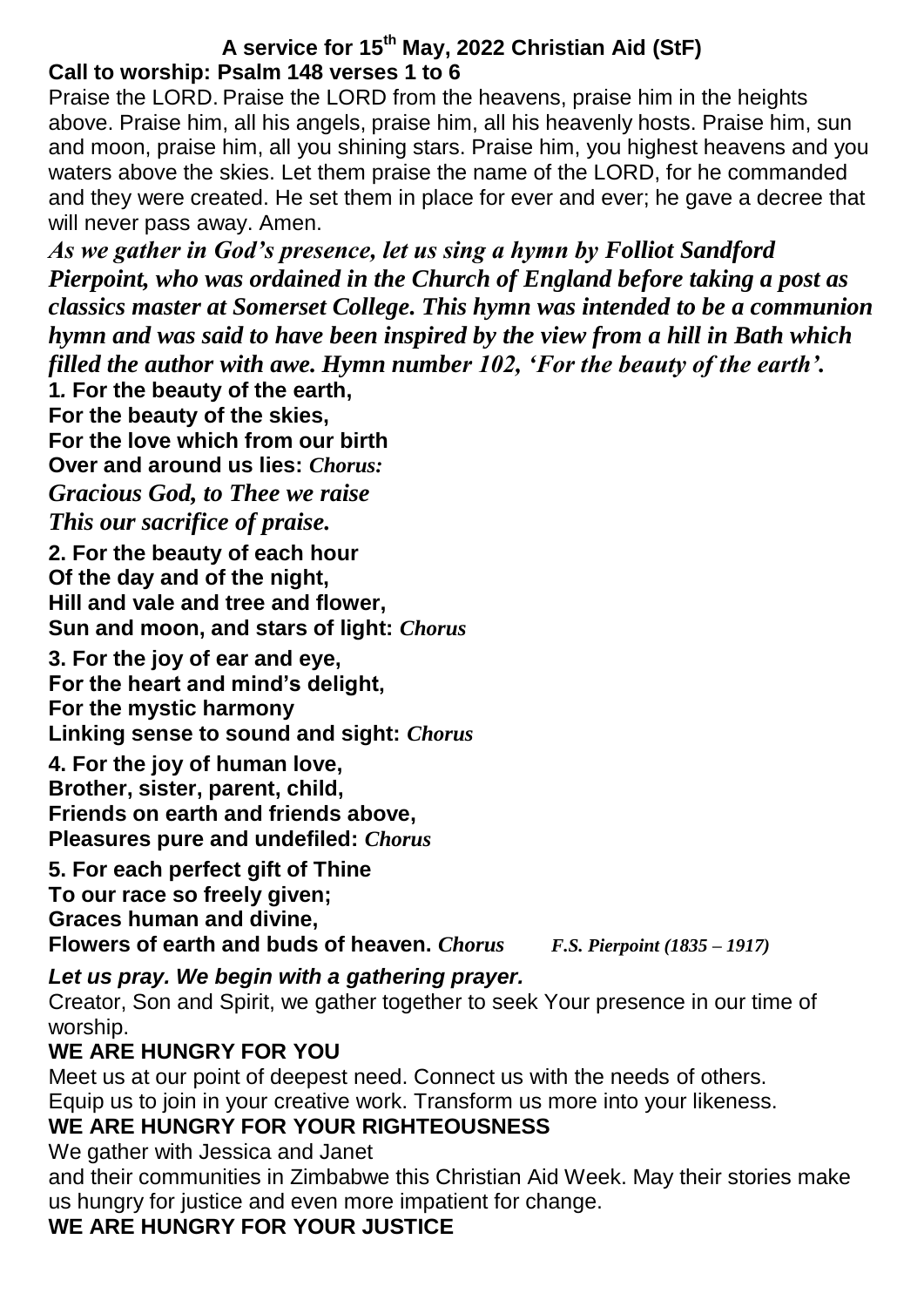We gather with all of creation; with the mountains and the hills. We shall burst into song, with the trees of the field we will clap our hands.

### **WE ARE HUNGRY TO PRAISE YOU. AMEN.**

### **A Prayer of confession**

Good God of creation, we sing praise to you. But even as we raise our voices we know we have faltered and failed. Walking on paths that turned our hearts inward, sitting with those who scoffed at the cries of people in poverty, mocking those on the margins, denying the earth in her distress.

Too often our leaves have withered our branches are barren. We have failed to be pruned and the axe is now poised. Poised to cut down

the excesses that crucify all creation, the systems that impoverish all people, the privileges that diminish our faith. But even now it is not too late.

For in the face of judgement comes the offer of grace and the hope that deadwood can spring to life.

Where we have failed to bear good fruit and share your abundance for the earth;

## **GOD HAVE MERCY**

When our actions and intentions have been as chaff for the winds of heaven **GOD HAVE MERCY**

Forgive us. Restore us. Inspire us now to delight in your purposes, to embrace your possibilities, to inhabit your promises, to flourish as fruit for the world you so love and bring healing for all the nations. **AMEN.**

### *We shall say the prayer our Lord taught his disciples:*

**Our Father, who art in heaven, hallowed be thy name; thy kingdom come; thy will be done; on earth as it is in heaven. Give us this day our daily bread. And forgive us our trespasses as we forgive those who trespass against us. And lead us not into temptation, but deliver us from evil. For thine is the kingdom, the power and the glory, for ever and ever. Amen.**

### **Address: Jessica and Janet**

This year's Christian Aid Appeal features two Zimbabwean women who are trying to provide enough food for their families. Jessica Mwedzi says that when food is scarce, she can only give her children one bowl of porridge a day. For Jessica, drought means every day is a struggle for survival. Like many women in Zimbabwe, she toils on her farm, but no food can grow on her ashen dry land. 'One year, they has no rain, so the scorching sun burnt the crops just as they were about to bloom.

 It's unjust that drought robs Jessica of the power to provide for her family. Her husband is unwell, so she is the only breadwinner. Once before, when things were desperate, Jessica asked her neighbours for food, but they had nothing themselves.

Jessica is hungry. Hungry for a good meal. Hungry to earn a decent living. Hungry to provide a more hopeful future for her family.

 You can help this loving mother turn hunger into hope. Your gift this Christian Aid Week could help Jessica grow seeds that thrive in the drought. In the months to come, she'll turn these seeds into fresh food like tomatoes, beans and cucumbers to sell and feed her family. She'll have the joy of seeing her children grow up happy and healthy.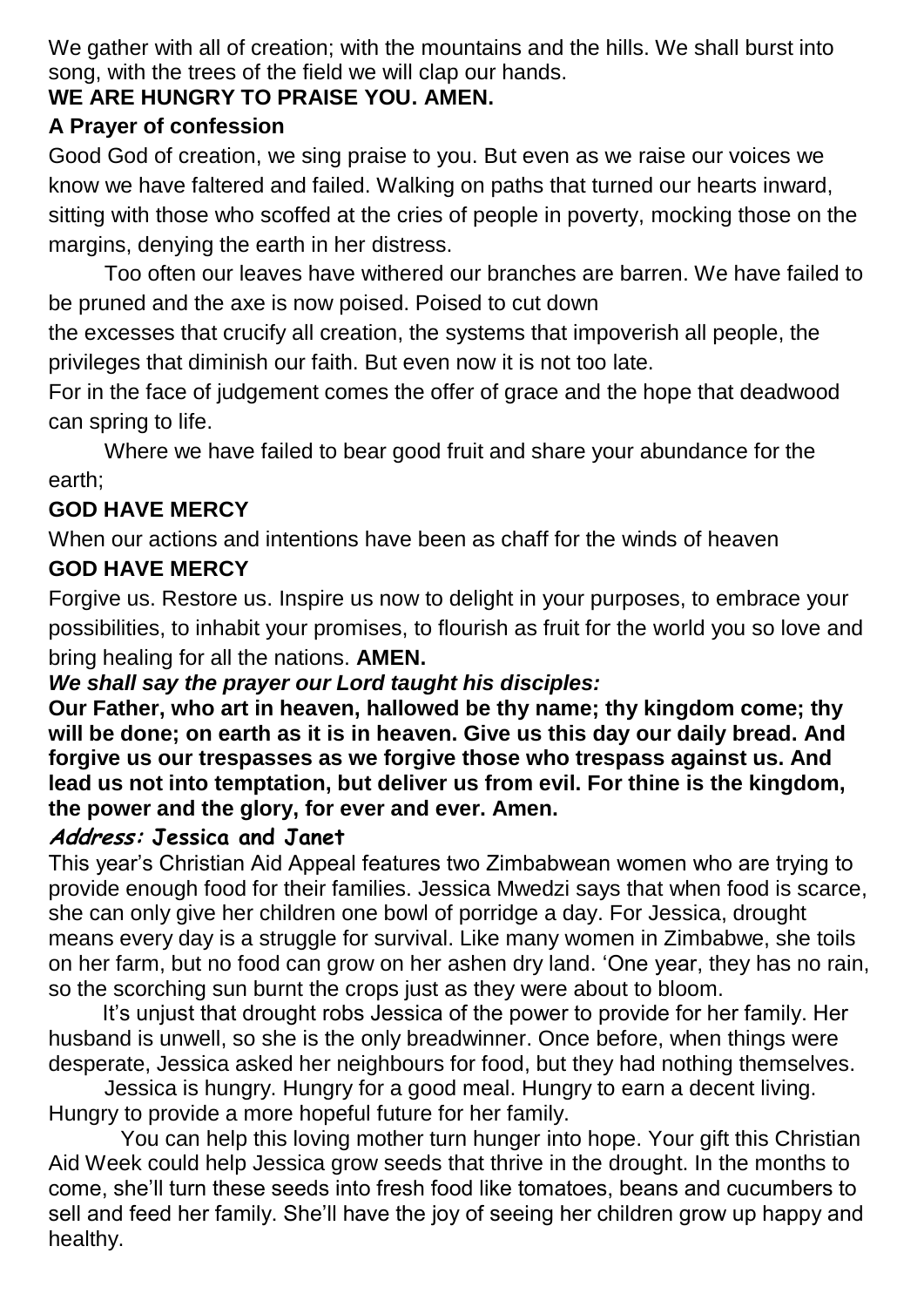Janet Zirugo, 70, has a big heart. Many of the children in her family are orphans, and she is their sole provider. In her village in Zimbabwe, Janet has seen how drought pushed her family into desperate hunger when they ate things which they wouldn't eat in normal times. Her heart was so painful thinking that her family would die. By God's grace they did not die.

 With faith, hope and love, Janet brought her family through this painful time. Thanks to Christian Aid, she was given drought-resistant seeds that can grow in this harsh climate. You'll be happy to know her farm is now bursting with life.Now, she is strong and resilient. With all her strength, she works on her farm so her family never again go hungry. She has built a storeroom to keep her harvest safe and secure, to help her bounce back in future droughts. She knows when changes are coming and can adapt before crisis hits.

'My life is changing,' she says. 'This project is lifting us up. We are thankful. It makes me happy to see my family are strong and well fed.'

 As she reflects on how her life has changed, Janet sings with joy. We rejoice with her.

*We continue our worship with a hymn possibly written by Roy Crabtree in 1999. We shall sing it through twice. Hymn number 242, 'A new commandment' A new commandment*

**I give unto you: That you love one another As I have loved you, That you love one another As I have loved you. By this shall all know That you are my disciples If you have love one for another. By this shall all know That you are my disciples If you have love one for another.** *Anonymous / Ray Crabtree*

**We come to our prayers of intercession, where we bring our concerns for people nearby and far away to the Lord our God. I shall end each section with a sentence from Revelation chapter 21. Let us pray.**

Creator God, cultivator of our faith, thank you for the privilege of living in this global garden, planted to bear your fruit, to delight our tongues, to fill our bellies, to energise our bodies. You have given us life in all its fullness. You have given us life, yet millions still hunger.

Take these gifts of money and use them to help Christian Aid support communities throughout the world, and partners who hunger to provide. But may our support not end here. May we be the seeds from which your kingdom grows.

In our hunger for peace, we pray in particular for Ukraine as it continues to resist the Russian invasion and for people in its cities who are facing bombardment and terrible privation, for neighbouring countries that are fearful that Russia may strike at them, too. We pray for Sri Lanka which is facing civil unrest. But may our concern for them not stifle our concern for Zimbabwe, Syria, Yemen, Afghanistan and all those other places to whom our hearts have become hardened through over-familiarity. **THEY WILL HUNGER NO MORE AND THIRST NO MORE**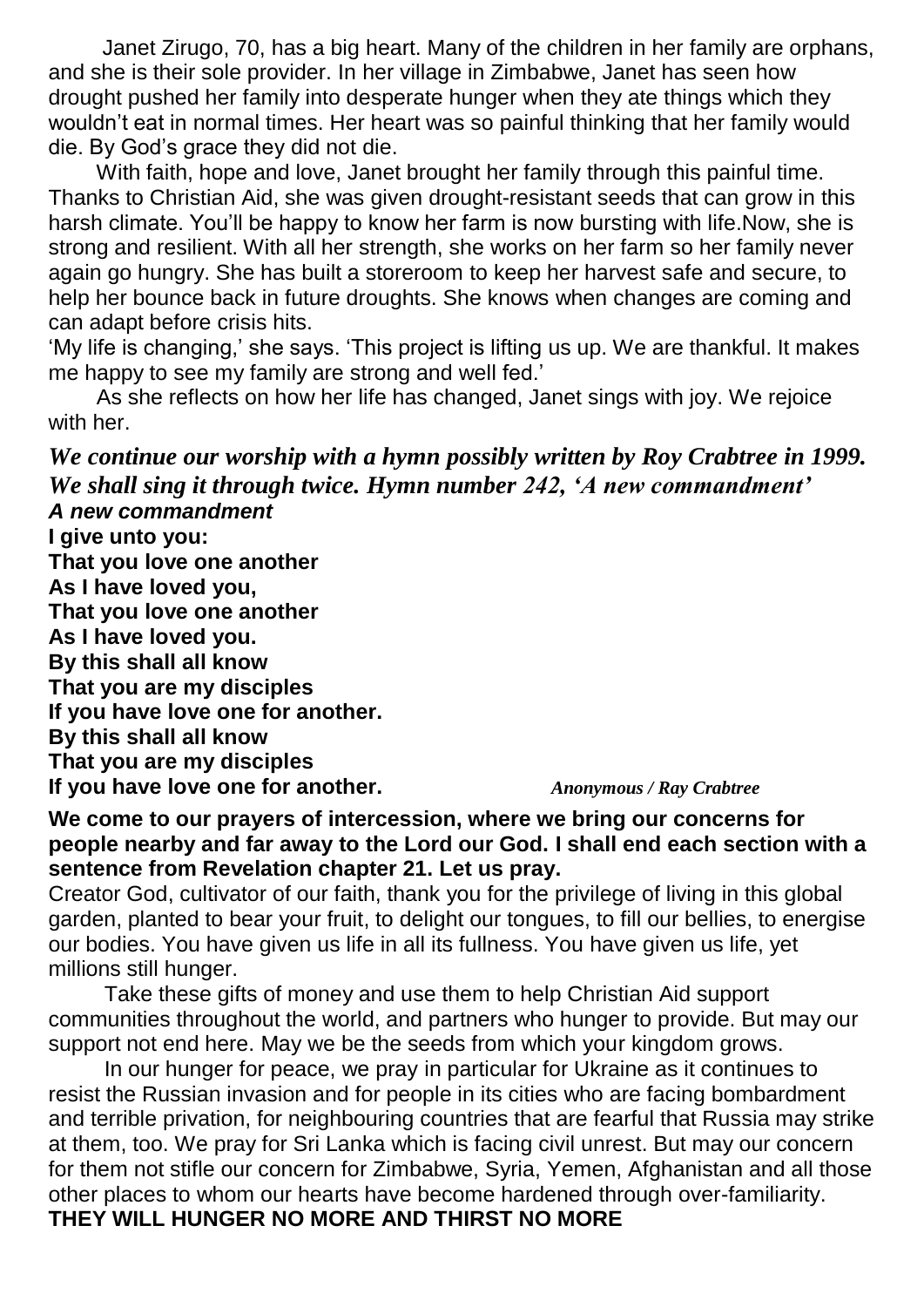In our hunger for justice, we pray for people in this country who are finding it increasingly difficult to deal with increasing energy, food and fuel prices and who are having to choose whether to stay warm or eat. We thank you for those who support and operate foodbanks and for supermarkets to provide surplus food, rather than destroying it. But may our concern for them not stifle our concern for Jessica, Janet and all those known to us who hunger to provide for those they love in our global community.

## **THE SUN WILL NOT STRIKE THEM, NOR ANY SCORCHING HEAT**

In our hunger, we pray for our Queen and Parliament that her Majesty will regain some of her strength and that our MPs will stop playing political games and concentrate upon the needs of the people they serve. We pray for a resolution to the trade border dispute in Ireland and for negotiators working in areas where there are conflicts. But may our concern for them not stifle our concern for your little ones, children who go to bed hungry, whose parents struggle to provide for them in times of desperate drought.

## **GOD WILL WIPE AWAY EVERY TEAR FROM THEIR EYES**

And in our hunger, we pray that you will fill your Church with your hope, your passion and your life, that we may go out from this place to give, act and pray. So all who hunger to provide may be filled to overflowing.

We ask your blessing on Bridge Court, on all who live and work here, our friends and our families. May your peace rest upon this home and upon us, always.

Abba, heavenly Father, we ask that you will hear and answer our prayer, not as we ask in our ignorance, nor deserve in our sinfulness, but as you know and love us in Christ Jesus our risen Lord. **AMEN.**

#### *We shall say the prayer our Lord taught his disciples:*

**Our Father, who art in heaven, hallowed be thy name; thy kingdom come; thy will be done; on earth as it is in heaven. Give us this day our daily bread. And forgive us our trespasses as we forgive those who trespass against us. And lead us not into temptation, but deliver us from evil. For thine is the kingdom, the power and the glory, for ever and ever. Amen.**

### **The New Testament reading is Revelation chapter 21 verses 1 to 6**

Then I saw a new heaven and a new earth, for the first heaven and the first earth had passed away, and there was no longer any sea. I saw the Holy City, the new Jerusalem, coming down out of heaven from God, prepared as a bride beautifully dressed for her husband. And I heard a loud voice from the throne saying, "Now the dwelling of God is with men, and he will live with them. They will be his people, and God himself will be with them and be their God. He will wipe every tear from their eyes. There will be no more death or mourning or crying or pain, for the old order of things has passed away."

He who was seated on the throne said,

"I am making everything new!" Then he said, "Write this down, for these words are trustworthy and true." He said to me: "It is done. I am the Alpha and the Omega, the Beginning and the End. To those who are thirsty I will give to drink without cost from the spring of the water of life. Amen.

## **Our Gospel reading is John chapter 13 verses 31 to 35**

When he was gone, Jesus said,

"Now is the Son of Man glorified and God is glorified in him. If God is glorified in him, God will glorify the Son in himself, and will glorify him at once.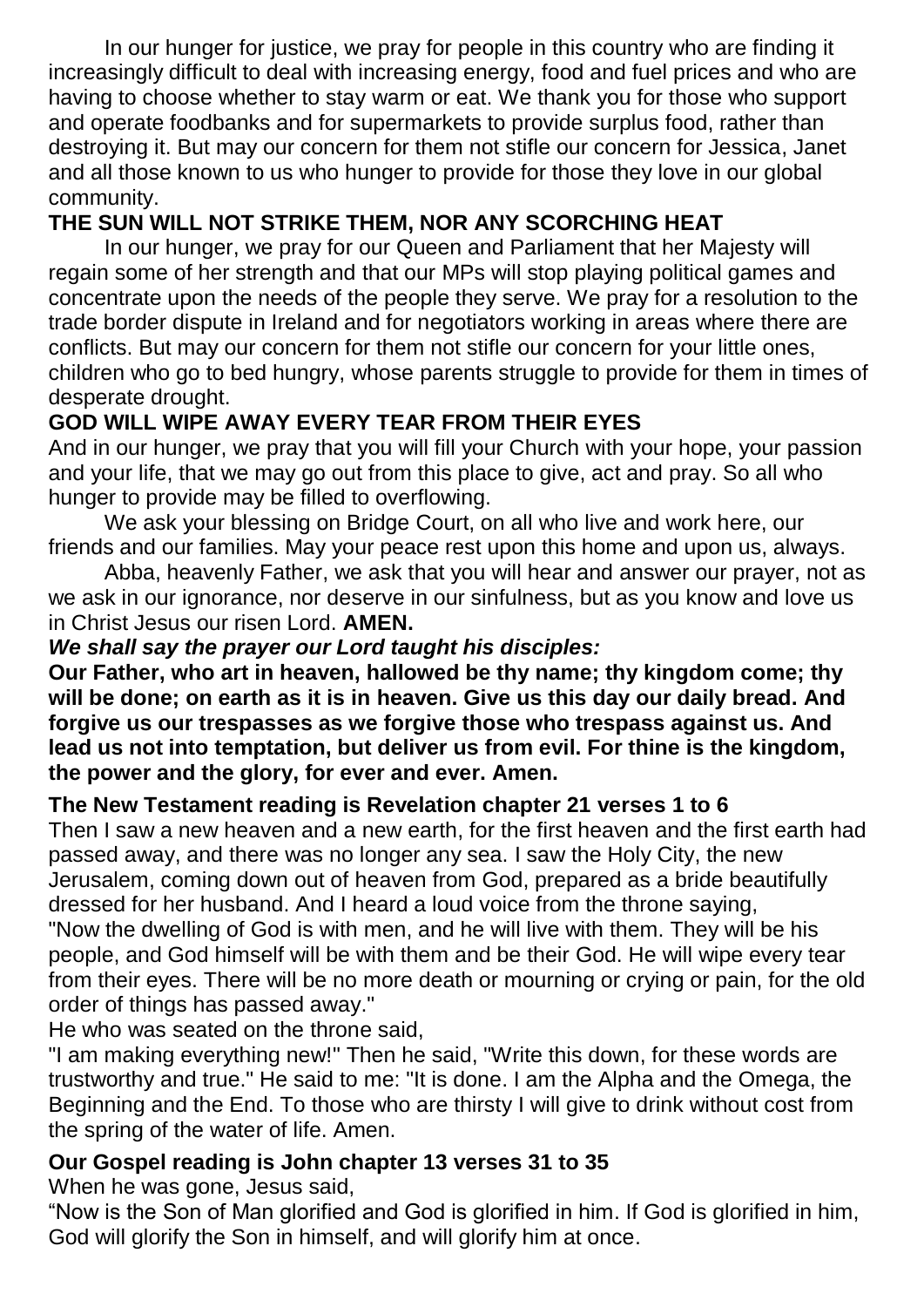My children, I will be with you only a little longer. You will look for me, and just as I told the Jews, so I tell you now: Where I am going, you cannot come.

A new command I give you: Love one another. As I have loved you, so you must love one another. By this all men will know that you are my disciples, if you love one another." Amen.

*We shall continue our worship as we sing a hymn written by Revd. Bryn Rees in 1974. He was the Minister at Tetherdown URC, Muswell Hill, London at the time and his organist, Gerald Barnes composed one of four melodies for the hymn which, naturally, is called "Tetherdown"! The alternative settings are 'Paderborn', 'Hanover' and 'Haughton'. Hymn number 255, 'The kingdom of God is justice and joy'.*

**1. The kingdom of God is justice and joy, For Jesus restores what sin would destroy; God's power and glory in Jesus we know, And here and hereafter the kingdom shall grow.** 

**2. The kingdom of God is mercy and grace, The lepers are cleansed, the sinners find place, The outcast are welcomed God's banquet to share, And hope is awakened in place of despair.**

**3. The kingdom of God is challenge and choice, Believe the Good News, repent and rejoice! His love for us sinners brought Christ to his cross, Our crisis of judgement for gain or for loss.**

**4. The kingdom is come, the gift and the goal,**

**In Jesus begun, in heaven made whole;** 

**The heirs of the kingdom shall answer his call,** 

**And all things cry glory to God all in all!** *© Bryn Rees {1911 – 1983}*

**Sermon:** *"If anyone loves me, they will obey my teaching."* **John14:23**

I was relieved when the local elections were over last week, for I thought there would be no more party-political broadcasts, no more analysis – just post mortems to explain away one party's success and another's failure. Clearly, subsequent events show I am not cut out to be a political pundit! I can say with certainty that the visions in the three main party manifestoes are nothing like the one declared by St. John of Patmos nineteen hundred years ago, for our reading from Revelation envisages the New Jerusalem at the end of the ages with God living alongside the faithful in a state of perpetual well-being; an age when suffering and death are banished, evil destroyed and, effectively, the Garden of Eden re-established, with its tree of life and river of the water of life.

Was John talking of an earthly state, or of heaven? Is his vision merely an impossible dream, crumbs of comfort for early Christians as they faced persecution from the Roman Empire? We do well to set aside the pledges by politicians that they will lead us into the Promised Land, or build a New Jerusalem, for they are neither Moses nor the Lamb of God; nor can politics deliver a truly Golden Age, though it can and does affect people's welfare. If we want a radically better world, we need to look beyond politics, to consider the teaching of Jesus, which calls for justice, mercy and inclusion, rather than vested, or self-interest and exclusivity. How many manifestoes would dare cite the Beatitudes, or produce a mission-statement like Jesus' at the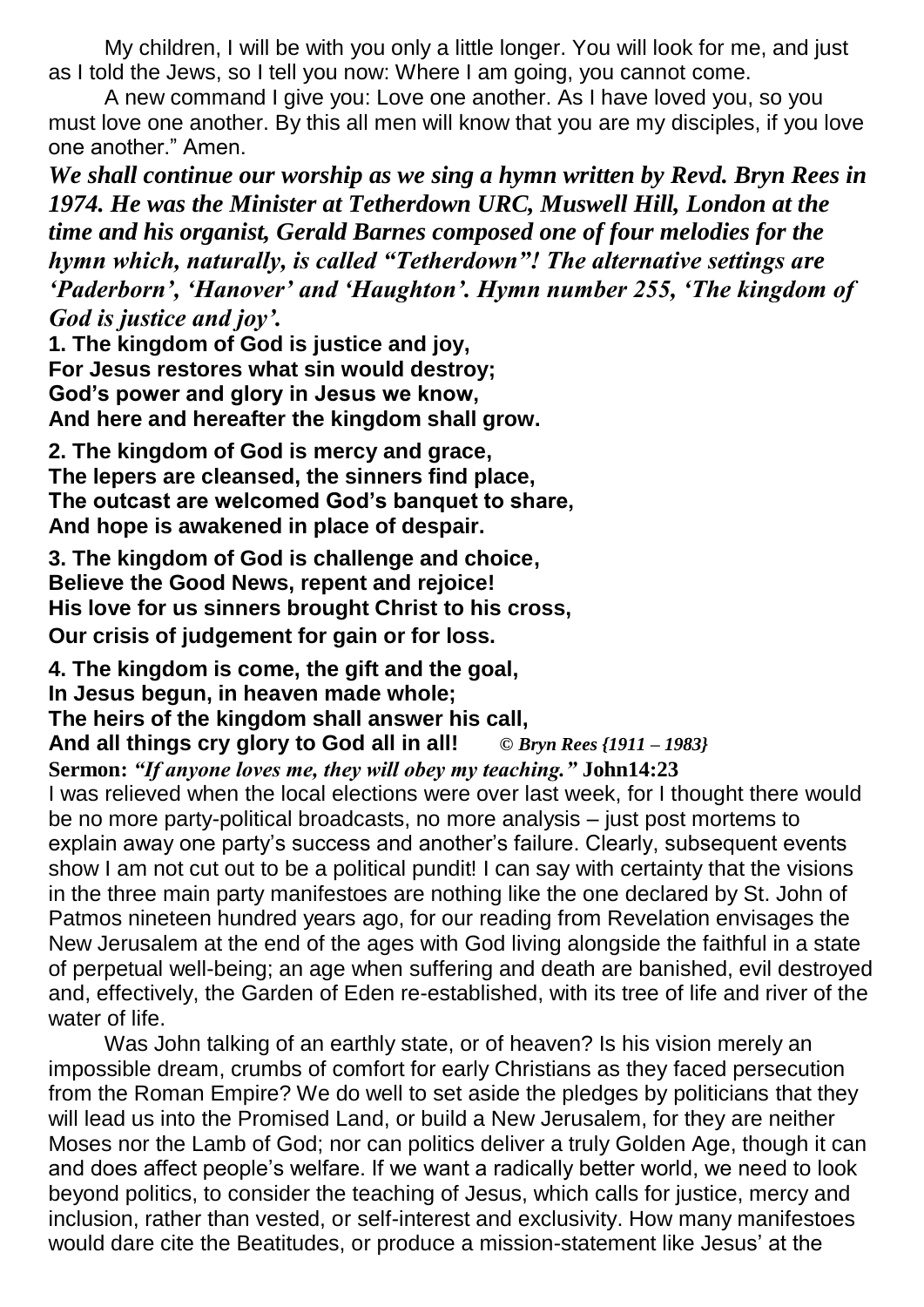beginning of his ministry: **"The Spirit of the Lord is on me, because he has anointed me to preach good news to the poor. He has sent me to proclaim freedom for the prisoners and recovery of sight for the blind, to release the oppressed, to proclaim the year of the Lord's favour"?**

Much of Jesus' ministry was centred upon the despised and marginalised in First Century Galilee and Judea, for the gospels record how he offered healing, a new start and reconciliation to tax collectors, fallen women, to the deranged, the crippled, to lepers and outcasts, even to Romans and Samaritans, who Jews passionately despised. Despite the passage of two thousand years, our society is not always tolerant and caring towards our neighbours. Over thirty years have passed since AIDs / HIV cast its shadow over us, yet people with AIDs are still shunned by many – rather like the lepers at the time of Jesus – even though Princess Diana was willing to give them hugs when she met them. Immigration from Eastern Europe, or the wider world, is still a political hot-potato, yet instead of having a reasoned debate of the issues, which would counter claims of some tabloid newspapers, we shy away from it and make life more difficult for newcomers to our shores.

There are still people in this country who argue against providing aid to the Developing World and who will not support the cancelling of overwhelming debts of many of the poorest countries – usually citing 'Charity begins at home.' While the Northern Hemisphere is facing a deep fiscal crisis with dramatic increases in fuel, energy and food crops – exacerbated by the war in Ukraine – our plight is relatively insignificant, compared with the poorer Southern half of our world, where more than two hundred thousand children die every week from starvation, water-borne diseases, or lack of medicines. That means every hour one hundred and fifty children will have died because of the effects of poverty. I always feel uncomfortable when I read the parable of Dives and Lazarus, for we will bear the fate of Dives if we remain indifferent to the plight of the world's poor. The work of organisations like Christian Aid seeks to end this suffering: this is why they need our moral and financial support!

Christian Aid does not simply hand out food: it helps provide wells, so people have clean water and can irrigate their crops. It provides seeds that produce crops that are able to survive drought conditions; provides animals and chickens that can produce milk, eggs and meat that not only feed families but raise income to allow children to pay school fees. Christian Aid offers practical equipment and training to help people like Janet and Jessica support themselves and their families.

At the Last Supper, Jesus reassured his disciples, knowing that his passion, death – and resurrection – were imminent and that his followers were not ready to take the Good News to an unbelieving world. He assured them that he would manifest himself to those who love him – physically to his disciples at the resurrection and in his spiritual presence thereafter. Christ told the disciples that God and he will make their home with anybody who loves him and obeys his teaching. He also gave the commandment, **"A new command I give you: Love one another. As I have loved you, so you must love one another. By this all people will know that you are my disciples, if you love one another."** The mark of our discipleship is how we care for both friend and stranger, so supporting Christian Aid is one such manifestation of our commitment.

For centuries Jews prayed, **"Next year in Jerusalem"** – seemingly an impossible dream, yet despite the terrible mess that has resulted, they accomplished their aim in 1967 and declared Jerusalem Israel's capital in 1980. A world envisaged by St. John might seem beyond our reach, but we're called to work towards it by